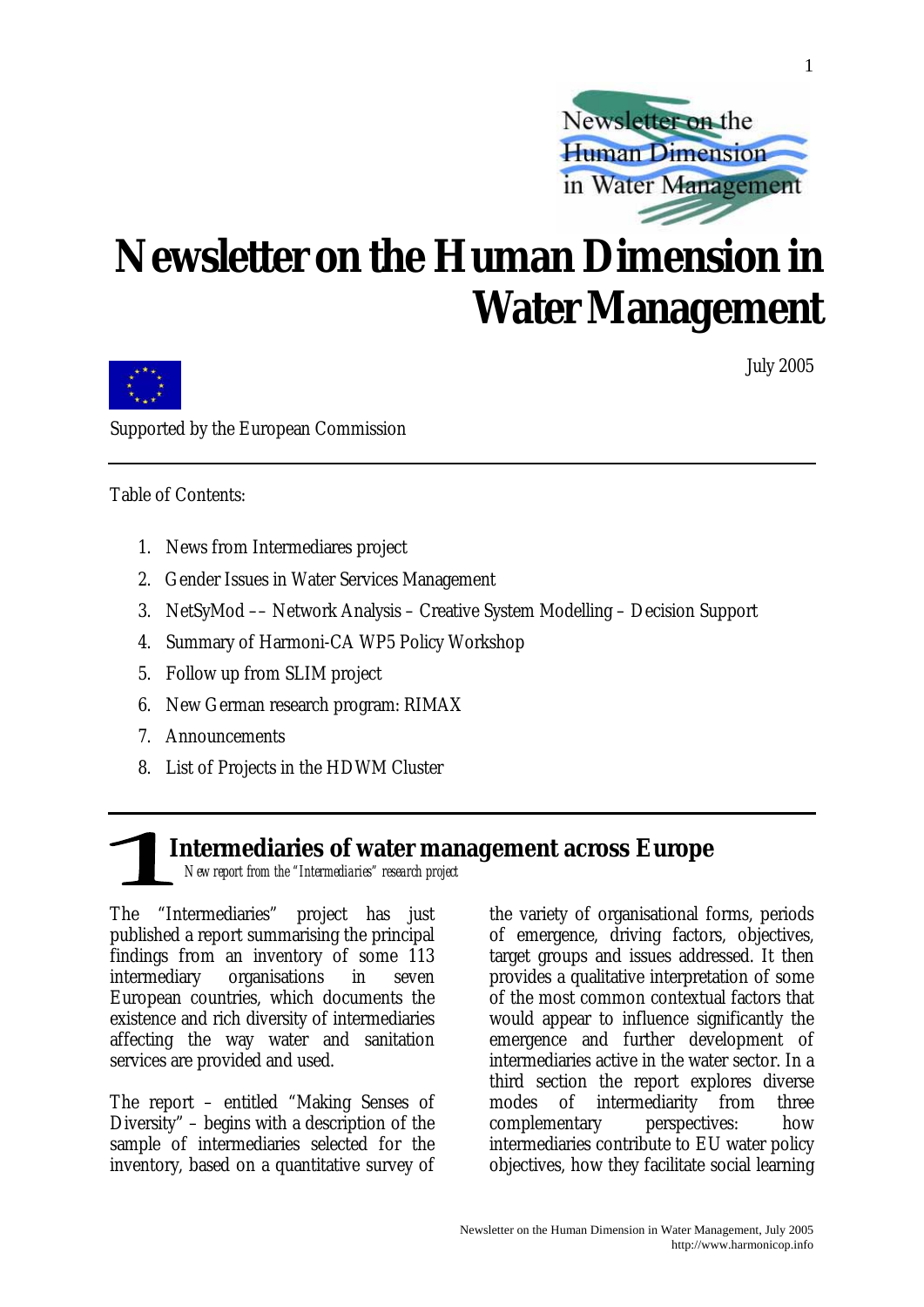and policy delivery and how they work across diverse policy fields. It concludes with a preliminary assessment of the impacts and potential of intermediary organisations.

The report can be downloaded under: http://www.irsnet.de/download/SynergyReport.pdf

For further information: Dr. Timothy Moss mosst@irs-net.de or +49 3362 793-185

## **Gender Issues in Water Services Management**

*Conflicts in the organisation of the water services infrastructure in the Elbe-Mulde region near Dessau, Saxony-Anhalt in Germany are the core issues of the work package "Environmental Spaces". It is part of the integrated research project "Blocked Transition? Spaces of Thinking and Action in Sustainable Development"*

#### The analytical category "gender" in **water services management**

The general thesis is, that dichotomised, hierarchical patterns of reception, thinking and action of societal actors block the process of sustainable development.

The integration of the gender perspective as analytical category into the research design follows three general assumptions:

- Infrastructure systems are a specific sociotechnical form shaped by status and gendered relationships.
- Subjects and objects are results of discursive constructions within a semiotic material practice.
- A gender analysis of this practice reveals the diversity of information, its metaphorical content and societal contextuation.

#### **Fields of conflicts in regional organisation of the water infrastructure**

A first evaluation of blockades in water services management had been made on the basis of a secondary data analysis and initial expert interviews in 2003 und 2004. They reveal the following main regional fields of conflicts:

- the specific hydrological conditions of the rivers Elbe and Mulde for infrastructure planning and construction:
- the antagonistic characters of regional decline of population density and infrastructure planning concepts from the 1990s,
- different time-scales of planning and regional transition processes,

• ambivalences of individual participation in water management within the tension of personal and municipal interests

#### **Private households as empirical category**

A first evaluation of the material from qualitative interviews which had been conducted with female and male members of private households in 2004 reveals the following:

- All interviewees show a high awareness of the value of the resource and the importance of the service.
- In their awareness, due to the specific character of the Elbe and Mulde basins, the water services are closely linked with environmental issues.
- There is a differentiated comprehension and proactive handling of water issues due to the various regional fields of conflicts.
- Some interview partners signalised their interest to have more options for participation in the performance of water services infrastructure.
- Several partners wish to have the organisation of water services in the hand of the municipality.

A basis for new strategies to coordinate both dimensions of economy – household and professional – can have the character of "daily life arrangement services". This concept places institutional transitions between domestic and market economy following the idea, that processes of care and responsibility initiate and stabilise democracy. It assumes the autonomy of the individual as consumer, inhabitant or political actor as something that is achieved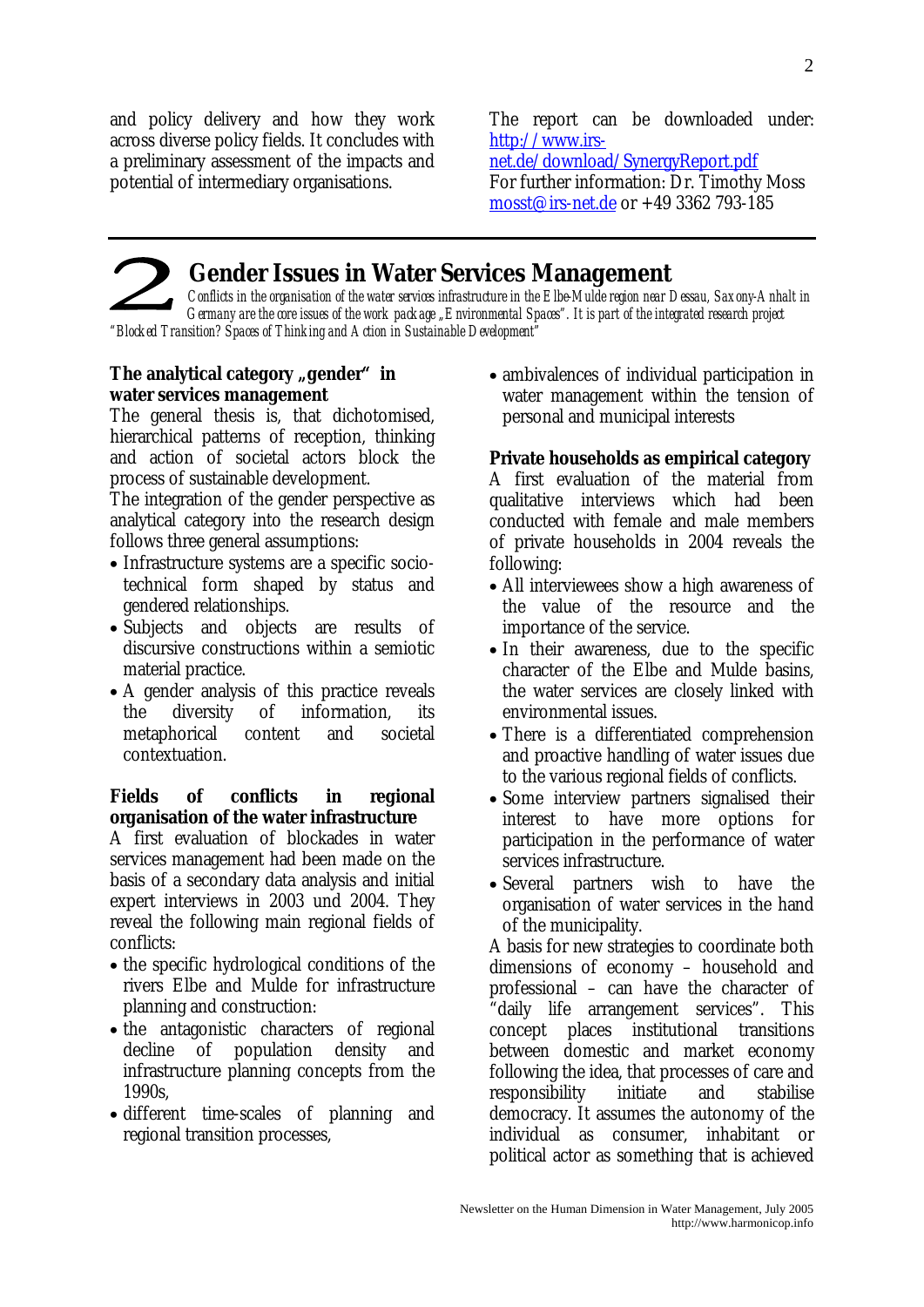by personal knowledge and individual life experience. For further information: Dr. Bettina Knothe nexus

institut for resource management + organisational development GmbH fon: +49 030 34 34 74 48 knothe@nexus-institut.de

### **NetSyMod –– Network Analysis – Creative System Modelling – Decision Support**

*Methodology developed by Fondazione Eni Enrico Mattei and Università degli Studi di Milano, 2005.* 

#### Abstract

The NetSyMod methodology is the result of several years of research in the field of environmental evaluations and decision making carried out at FEEM within the Natural Resources Management Research Programme. It is intended to become a flexible but comprehensive methodological framework and a suite of tools aimed at facilitating the involvement of stakeholders or experts in various contexts and in particular in those decision making processes (DMPs) characterised by the participation of multiple actors. In such context decision is intended in a broad sense, including any process in which a choice has to be taken by examining the available information on a given problem. The problem itself, the information, and the choice are defined with the contribution of different actors. The implementation field of NetSyMod is in general the management of natural resources, with two main categories of applications which may be also encountered together in the same case: (i) the involvement of experts in a decision or an evaluation of an environmental problem requiring diversified fields of expertise, and (ii) the involvement of interested actors in a generic participatory process dealing with the management of environmental

resources. This methodological approach can be applied in the following cases:

- Participatory planning and decision making processes for Integrated Water Resource Management;
- Transboundary management and negotiation;
- Contribution of experts to the formalisation of a shared knowledge base and of integrated models.

#### Main results and outputs

Improvement of existing Decision Support System (specifically of MULINO DSS) devoted to support decision making processes in the field of natural resources management;

Sound integration among different disciplines in the field of sustainable development;

Improved communication between science and policy.

#### Contact person:

Prof. Carlo Giupponi, Fondazione Eni Enrico Mattei (FEEM) and Università degli Studi di Milano. E-mail: carlo.giupponi@feem.it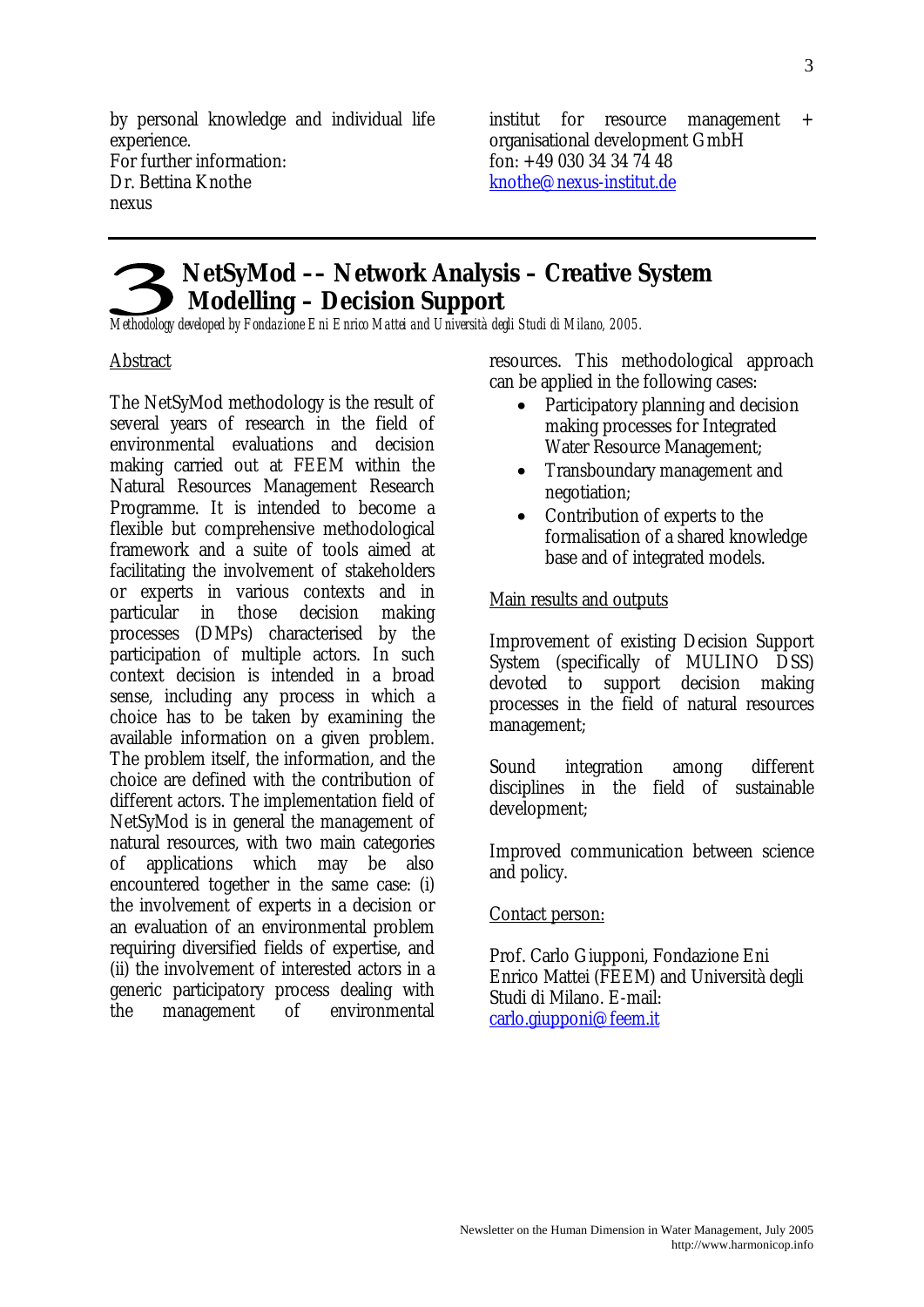### **2nd Harmoni-CA/WP5 Policy Workshop on the interaction of agriculture & river basin management**

*30 agricultural and water managers from European, national and regional authorities evaluated seven existing tools* 

The  $2^{nd}$  Harmoni-CA/WP5 Policy-Workshop was part of Harmoni-CA/WP5, which has established and maintains a dialogue between tool/model developers and policy makers to improve the use of tools/models in management processes. The workshop gave 30 agricultural and water managers from European, national and regional authorities the chance to get their hands on seven existing tools/models which may be supporting their management activities during the implementation of the European Water Framework Directive and the Common Agricultural Policy.

During the workshop the discussion of the presented tools/models showed that most of the tools/models can support the joint water and agricultural management processes in some regard. However there was no tool/model identified which was considered fully capable to sufficiently answer all questions raised by the policy makers with regards to the interaction of CAP and WFD. For a full summary of the discussion, please check the Harmoni-CAwebsite (www.harmoni-ca.info).

As a next step WP5 will initiate a review on tools to make more knowledge available about the usability of different tools in agricultural and water management. For further information, please contact harmonica.wp5@usf.uos.de

## **Follow Up from the SLIM project**

*Since the SLIM project ended in May 2004, many of the researchers involved have maintained their interests in the area of social learning and natural resource management*.

Many existing relationships with stakeholders in the SLIM case study catchments have continued and new initiatives have been developed. In **Italy,** the SLIMAN research team

(p.p.roggero@univpm.it) based at the University of Ancona have been invited to organise a training course in North-East Sicily for up to 300 rural development advisors on an emerging focus around the development of a local network between farming, tourist services and agro-food traders.

In the **UK**, the Interreg funded PURE project on urban rivers has requested collaboration on social learning approaches. A series of workshops designed and facilitated by SLIM researchers has led to a greater understanding of the links between participation and learning among PURE project partners. SLIM researchers based at the Open University are also involved in a 2 year research project with the Environment Agency on developing learning approaches to the UK's national River Basin Planning Strategy for implementation of the Water Framework Directive.

More information on either of these projects from k.b.collins@open.ac.uk.

The relationships between farming, water quality and nature conservation will be the central focus of a new **Dutch** project funded by Interreg II (for more information: janice.jiggens@inter.nl.net). A second project, supported by the Dutch funding agencies, seeks to develop a community of practice around social learning for improved management of water in the Netherlands. SLIM researchers and representatives of Dutch Water Boards are meeting on a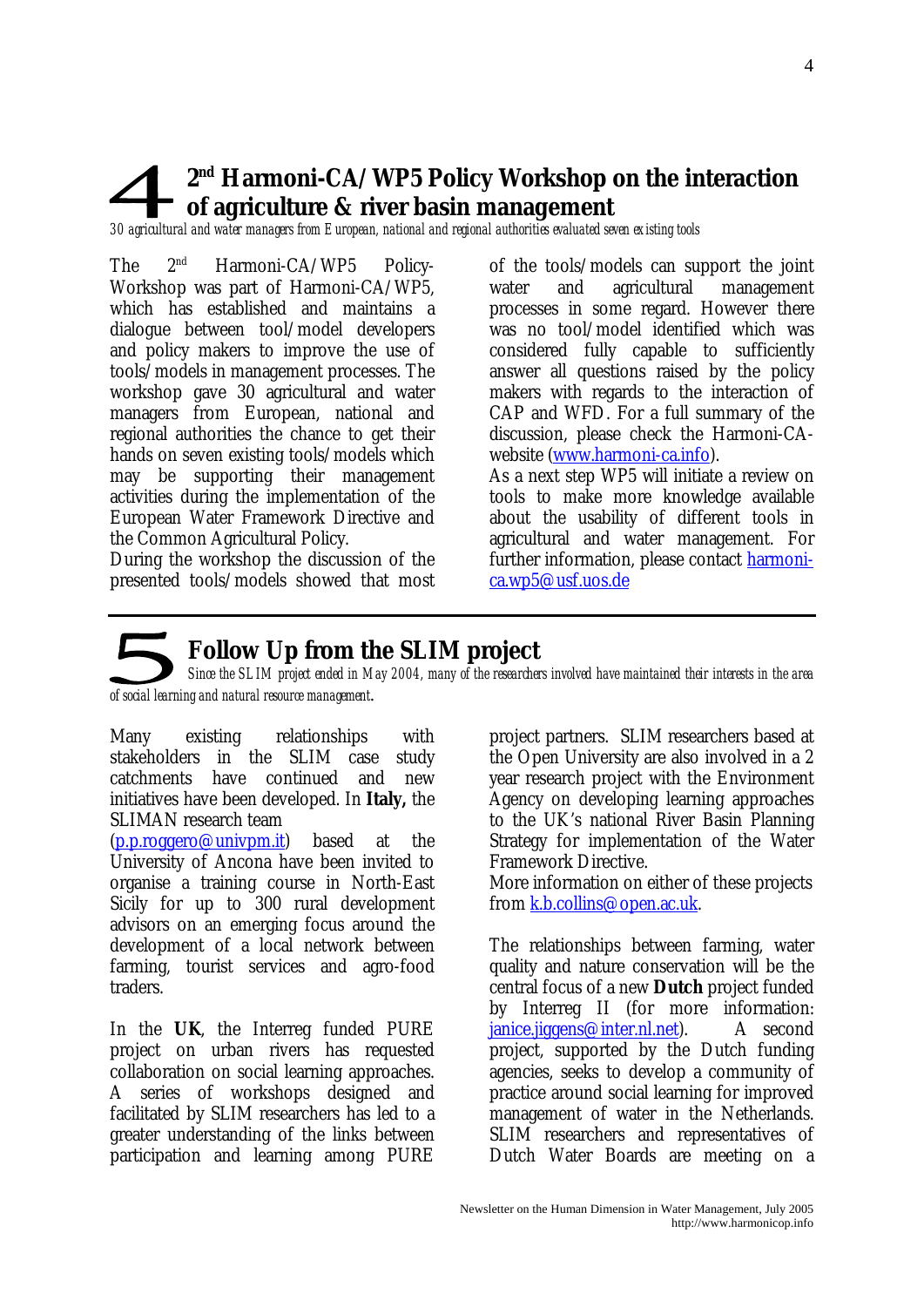regular basis to learn from their own experiences of water management and stakeholder engagement in, for example, negotiations about managing 'crisis' floods. More information:

e.i.i.slobbe@arcadis.nl.net.

In **France**, researchers have been working with watershed coordinators of the four departments of French Brittany to explore some of the ideas and approaches contained in the SLIM framework document. More information:

steyaert@stlaurent.lusignan.inra.fr .

#### **New German research program: RIMAX**

*As a consequence of the floods in August 2002, the program has been initiated fo the German Federal Ministry of Education and Research* 

The intensive and lasting rainfall of August 2002 hit Germany, Austria, the Czech Republic and Slovakia in the catchments of the river Elbe and the river Danube. In Germany, 21 people were killed and substantial parts of the infrastructure were destroyed. The total loss in Germany is estimated to be 11.9 billion  $\epsilon$ . The aim of the research program is to develop and implement improved instruments of flood risk management by the integration of different disciplines and stakeholders. It focuses on flood events with a return period greater than 100 years and with high damage potential.

The program consists of three major subjects: integrated concepts of flood risk management, technical flodd defense and cross-sectional tasks including eductation, networking, flood awareness and risk communication.

The cross-sectional tasks should warrant the knowledge transfer in practice and education as well as the national and Europe-wide networking of research activities. The research program stresses on implementation, which means, that the funded projects have to collaborate with responsible organizations at different political levels. For further information, please check http://www.rimaxhochwasser.de/english\_sites/content\_engl.h tm

## **Announcements**

#### **Harmoni-COP Conference 4th October 2005, Osnabrueck**

The final conference of the EU-funded project Harmonising Colloborative Planning (HarmoniCOP) will take place on *Tuesday, the 4th of October in Osnabrueck*, Germany. Results on Participation in Water Management and the European Water Framework Directive will be highlighted from different perspectives:

- Participation and use of Models and Tools
- Fostering Social Learning
- Participation in Europe Differences and Similarities

#### See www.harmonicop.info

For more information, please contact Dagmar Ridder on dridder@usf.uniosnabrueck.de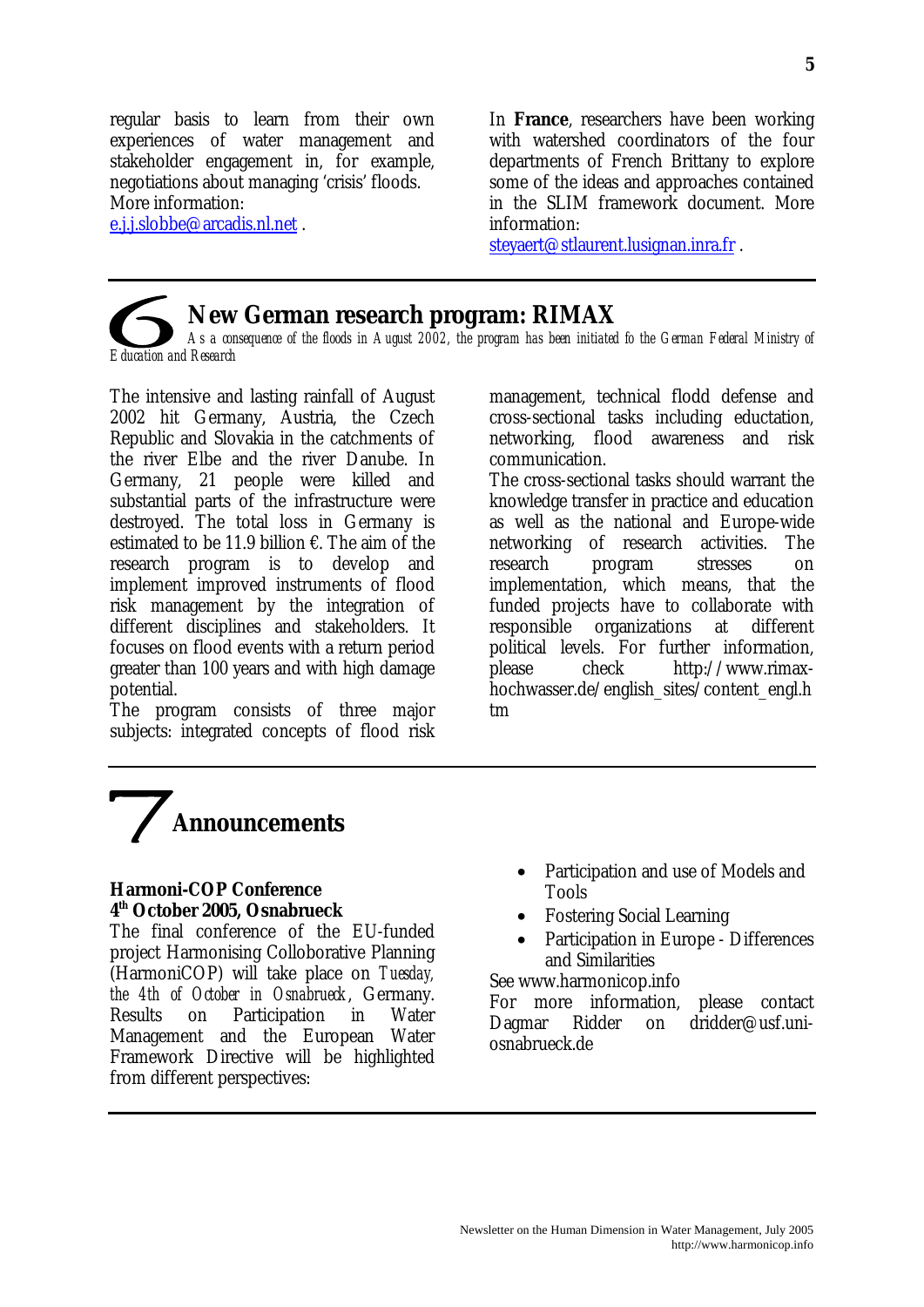#### **OPEN CALL** for contributions to 3rd *Harmoni-CA Forum & Conference,*

*5-7th April* 

The 3<sup>rd</sup> Harmoni-CA Conference will take place in Osnabrueck, Germany. Its focus is set by the priorities within the WFD framework activities for 2006, which are the design of monitoring programmes and the involvement of interested parties in the implementation process. As the need for support is high with the innovations of the WFD, tools are strongly challenged to meet the requirements of the policy side. The usefulness of tools is often questioned because of limited data validity or inadequate representation of the relevant management questions. This also affects the trust in tools by stakeholders and authorities.

At this stage, we invite operational water managers, water policy makers, researchers and technology providers to exchange their experiences on their current work related to river basin management and the implementation of the WFD. In addition to those external contributions, Harmoni-CA will present synthesises on specific issues linked to the WFD and modelling on the outcomes of European research projects. If you are interested in presenting a poster

or a presentation at the conference, please check www.harmoni-ca.info for more information and/or submit an extended abstract (max. 2 pages length) **before 1st September 2005 to HARMONI-CA.WP1@riza.rws.minvenw.nl.** 

#### **EUWARNESS PROJECT**

As a result of the Euwareness project, two books have been published with Springer (Kluwer Academic Publishers) very recently (November 2004).

More information and a summary of both books are enclosed or to find on http://www.springeronline.com



 The Evolution of National Water Regimes in Europe Transitions in Water Rights and Water Policies Towards Sustainability Series : Environment & Policy, Vol. 40

Kissling-Näf, Ingrid; Kuks, Stefan (Eds.) 2004, ISBN: 1-4020-2484-3

Integrated Governance and Water Basin



Management Conditions for Regime Change Towards Sustainability Series : Environment & Policy, Vol. 41 Bressers, Hans; Kuks, Stefan (Eds.) 2004, ISBN: 1-4020-2482-7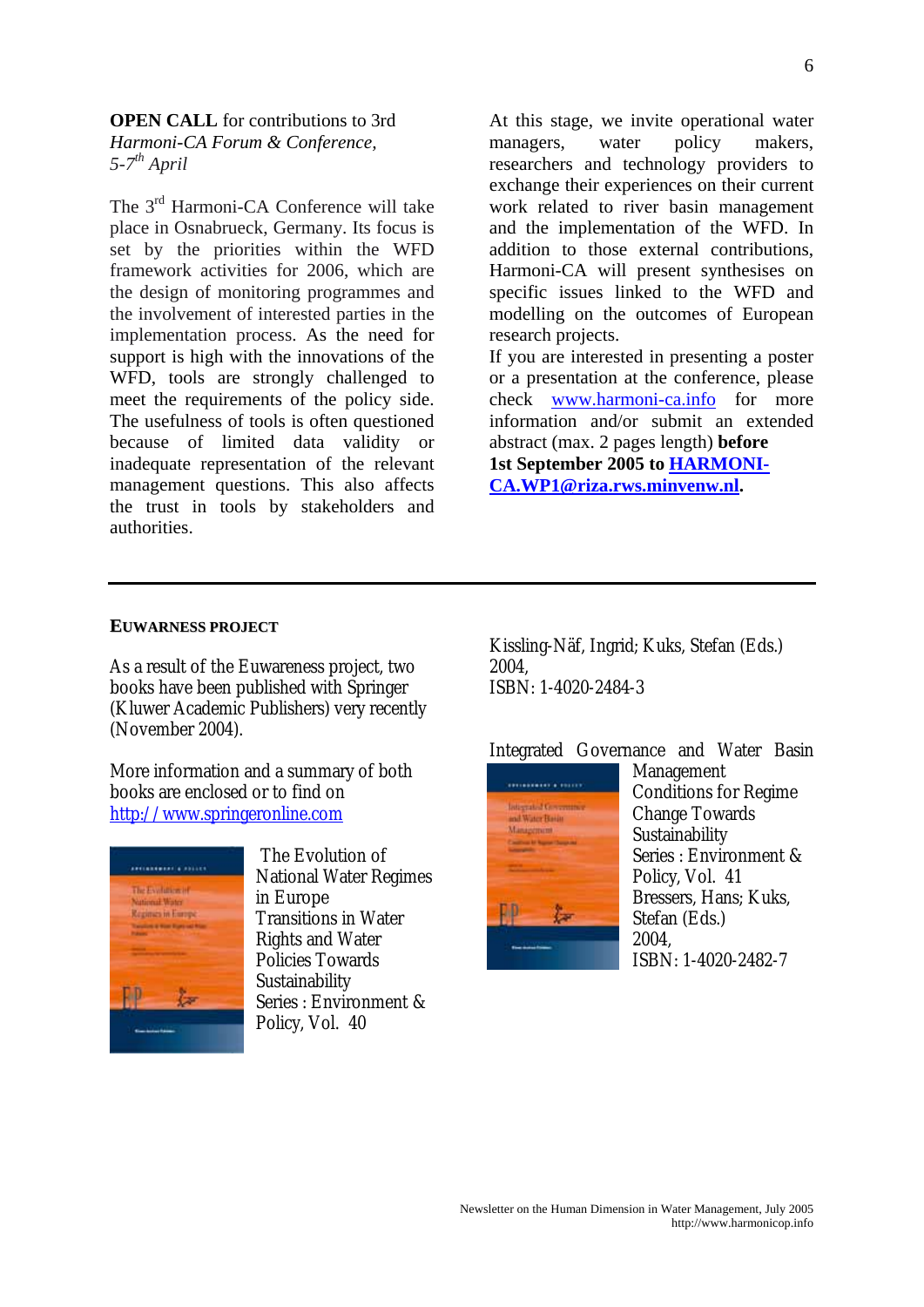# **List of Projects in the HDWM Cluster**

#### **HarmoniCA – Harmonizing Modelling Tools at Catchment Scale**

#### http://www.harmoni-CA.info

The concerted action HarmoniCA will provide guidance on management concepts and ICT tools for river basin management and the implementation of the WFD. Of specific interest for the HDWM cluster is the work package on "Integrated Assessment and the Science Policy Interface" that deals specifically with the involvement of stakeholders in the development of river basin management plans and the representation of socio-economic aspects in river basin management models.



#### **HarmoniCOP – Harmonizing Collaborative Planning**

#### http://www.harmoniCOP.info

The project HarmoniCOP explores stakeholder and public participation and the role of ICT tools in river basin management planning using a social learning perspective. HarmoniCOP aims at improving the conceptual base for stakeholder and public participation and provide practical guidance for the implementation of the European Water FrameworkDirective.

#### **GOUVERNe**

#### **GOUVERNe**

#### http://www.c3ed.uvsq.fr/c3ed/Gouverne/PresGOa n.html

The project responded to the requirement for integrated systems of information permitting coherent policy and resource management decisions covering water uses in Europe. The project developed and implemented in pilot studies a userbased and scientifically validated Decision Support System (DSS) for the improved management of underground water resources at the catchment and sub-catchment levels.



#### **SLIM - Social Learning for the Integrated**

#### **EUROMARKET**

#### http://www.epfl.ch/mir/euromarket

The EUROMARKET project studies the likelihood, nature, and forms water liberalisation may take in Europe in the foreseeable future. This is done by analysing different liberalisation scenarios, depending

#### **Management and Sustainable Use of Water at Catchment Scale**

## http://slim.open.ac.uk<br>This project dev

develops strategic planning methodologies and social tools for the integrated management of water at catchment or river-basin scale and other "bundles" of natural resources. It emphasizes the importance of processes of social learning for integrated resource management.

#### **AQUALIBRIUM**

#### www.aqualibrium.de

This project investigates the implications of the increasing deregulation of national water markets, and the fact that more and more private companies are involved in the water market. It aims at giving an overview on the current debates and analyses the various models of involvement and co-operation between the public and the private sector in the EU member states.



#### http://firma.cfpm.org/

This project explored new approaches to improve water resource planning by developing and applying<br>agent-based modelling to integrate physical. agent-based modelling to integrate hydrological, social and economic aspects of water resource management. Specific emphasis was given to stakeholder participation and participatory model building and scenario development.



**INTERMEDIARIES - New intermediary services and the transformation of urban water supply and wastewater disposal systems in Europe** 

#### http://www.irs-net.de/intermediaries

This project maps the development of intermediary services and organisations in the water and wastewater sectors, examines how they facilitate the application of new resource-saving technologies and social practices and assesses their impact on the environment, economic efficiency and network management.

upon the evolving water markets, the different enterprises' strategies, and the existing legislation/regulation both at the national and at the European levels.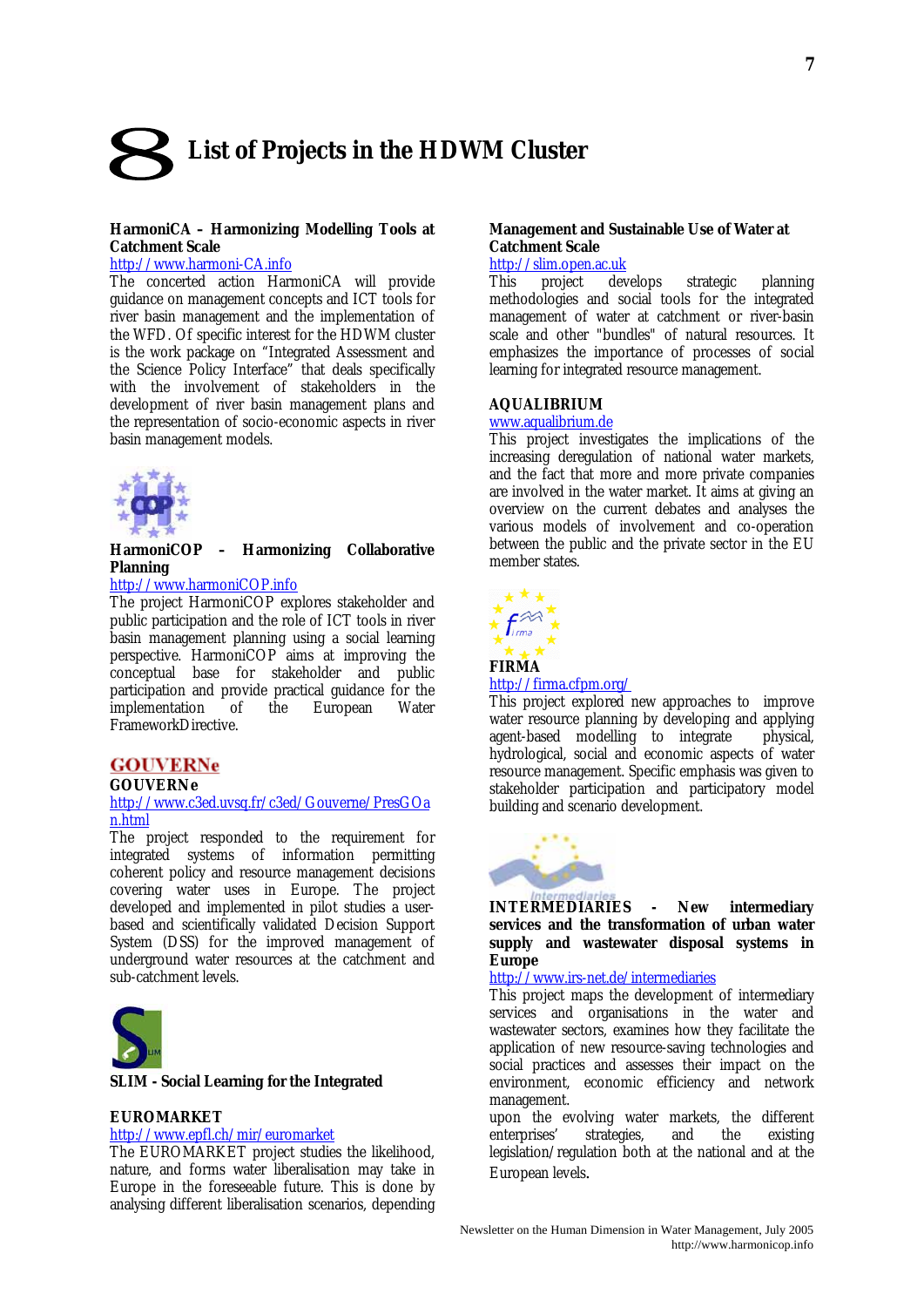

#### http://www.feem.it/web/loc/mulino/index.html

The MULINO project is developing a Decision Support System for the integrated management of water resources. The system includes a decision software based on multi criteria analysis procedures. This software is being developed in collaboration with representatives from water authorities in Italy, Romania, the UK, Belgium and Portugal, and through these relationships is exploring ways to include stakeholders' preferences in the assessment of a decision problem.



#### **EUWARENESS** - **European Water Regimes and the Notion of a Sustainable Status**

http://www.euwareness.nl/

focuses on the dynamic relationships between conflicting uses of water resources, the regimes under which these uses are managed, and conditions generating regime transitions towards sustainability. Water basin regimes have been studied in six European countries (Netherlands, Belgium, France, Spain, Italy, Switzerland).

More information: Project coordinator: Stefan Kuks Address: University of Twente, P.O. Box 217, 7500 AE Enschede, The Netherlands Email: s.m.m.kuks@cstm.utwente.nl Internet: www.euwareness.nl

#### **ADVISOR**

#### http://ecoman.dcea.fct.unl.pt/projects/advisor

ADVISOR aims at the delivery of a set of guidelines to river basin authorities and related EU agencies for the execution of integrated evaluation of projects. The theoretical platform thereby established will support the development of new integrated evaluation methodologies and tools, which will incorporate the state of the art of the latest scientific thinking and assessment tools together with modern participatory, multi-stakeholder decision making processes.



**PRINWASS - Barriers and Conditions for the Involvement of Private Capital and Enterprise in Water Supply and Sanitation in Latin America and Africa: Seeking Economic, Social, and Environmental Sustainability** 

http://www.geog.ox.ac.uk/~prinwass/

The project develops an indicative framework of strategy and processes, expressed by relevant guidelines, for sustainable water supply and sanitation services in developing countries, taking into account the roles of the state (national, regional, and local government levels), civil society (users associations, citizen movements, etc.), market forces (privatized water utilities), and their interrelations (e.g. publicprivate partnerships, other forms of private sector involvement in WSS, etc.)

#### **MERIT - Management of the Environment and Resources using Integrated Techniques**  http://merit-eu.net/

The aim of MERIT is to develop a water resource management methodology to help engage the stakeholder in the decision making process. Bayesian networks are being used as tool to help the decision maker by using input from stakeholders to design and construct the networks. A range of participatory techniques are being developed to facilitate the engagement process.



#### **AQUADAPT - Strategic Tools to Support Adaptive, Integrated Water Resource Management under Changing Utilisation Conditions at Catchment Level: A Coevolutionary Approach**

#### http://www.aquadapt.net/

The overall aim of the Aquadapt project is to generate knowledge which supports the strategic planning and management of water resources in semiarid environments at catchment level under changing supply/demand patterns.

#### **TiGrESS - Time-Geographical Approaches to Emergence and Sustainable Societies**

http://www.riks.nl/projects/TiGrESS

The aim of the TiGrESS project is to improve the<br>methodology for understanding humanunderstanding humanenvironmental interactions on the basis of three regional case studies.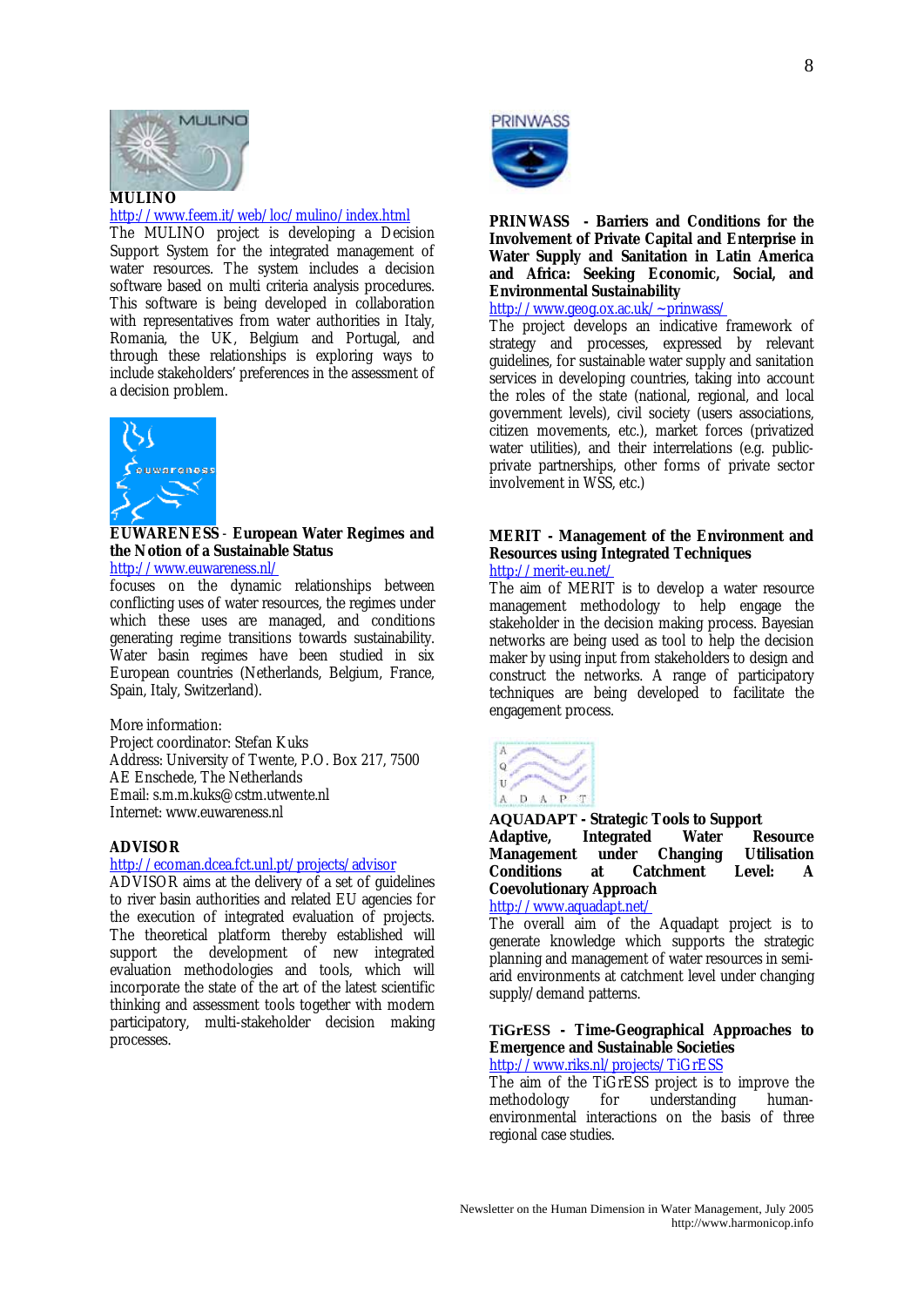

#### **MANTRA East - The Integrated Strategies for the Management of Transboundary Waters on the Eastern European Fringe - the pilot study of Lake Peipsi and its drainage basin**  http://www.mantraeast.org

The aim of the MANTRA East Project is to analyze and develop strategic planning methodologies and scientific tools for integrated water management in transboundary water basins following the requirements of the EU Water Framework Directive. The project's special geographical focus is on transboundary water basins located on the existing and future borders of the European Union.



#### **River Dialogue - Empowerment and Awareness Building in River Basin Management Through Focus Groups and Citizens Juries**  http://www.riverdialogue.org

River Dialogue is aimed at identifying the best approaches to increase public participation in implementation of the EU Water Framework Directive, including preparation and implementation of river basin management plans. The project will practically test two specific participatory methods of citizens' involvement – focus groups and citizens' juries.

#### **WASAMED – Water Saving in Mediterranean Agriculture**

#### http://wasamed.iamb.it/

WASAMED is to establish a platform for effective Mediterranean communication and debate on water saving in agriculture, contributing to improved management of limited water resources and sustainable development in the Mediterranean Region.